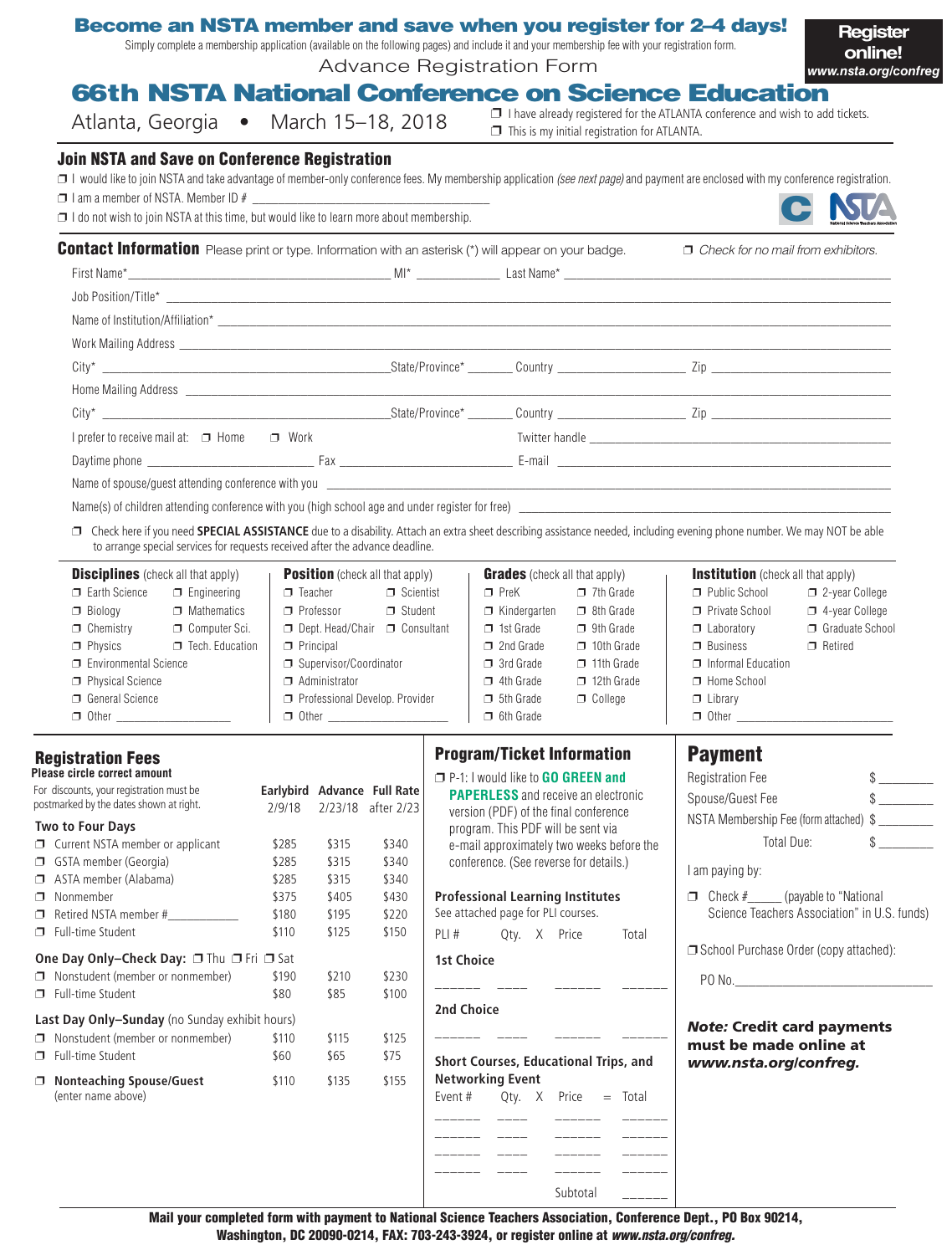#### Registration Instructions

This form is for the use of conference participants only. Individuals registering to conduct business should contact Jason Sheldrake, Assistant Executive Director, NSTA Sales, at 703-312-9273 to register as a Non-exhibiting Industry Representative.

Each registrant (except nonteaching spouse) must submit a separate registration form. Do not send duplicate registrations—**if you fax your form, do not also mail the form.** For complete information on registration, including rates, deadlines, spouse and guest fees, electronic versions of the program by e-mail, and more, go to *www.nsta.org/confreg.*

Registration fees cover all nonticketed conference activities and entry to the Exhibit Hall. Fees do not cover ticketed events, meals, lodging, or transportation other than NSTA-contracted shuttle service.

*By registering to attend a National Science Teachers Association (NSTA) conference, you grant permission to NSTA to take and use your photo in NSTA marketing and promotional pieces for an indefinite period of time. Marketing and promotional pieces include, but are not limited to, printed brochures, reports, postcards, flyers, and materials, as well as online uses such as postings on the NSTA website, online newsletters, and e-mail blasts. NSTA shall own all rights, including copyrights in and to the photos. You also grant permission to NSTA to use, encode, digitize, transmit, and display the video/audio of your session, presentation, or workshop given at the NSTA conference, singularly or in conjunction with other recordings, as well as to use your name, photograph, biographic information, and ancillary material in connection with such video/audio for commercial, promotional, advertising, and other business purposes. NSTA and its employees are released from any liability arising out of the use of your name, video, photographs, and/or organization name and location.* 

#### Earlybird/Advance Deadlines

Registrations submitted online, postmarked, or faxed by the earlybird deadline or the advance deadline have substantially lower fees than those for on-site registration.

You must register by the advance deadline to receive your e-mail with tickets and confirmation in advance of the conference. If you submitted your registration before the advance deadline and if by three weeks before the conference you have not received an e-mail with your confirmation packet, call NSTA conference registration at 703-243-7100 or 800-328-8998 or e-mail *reg@nsta.org.*

If your registration is received online or postmarked/faxed after the advance deadline, you will be charged the full on-site rate and your confirmation may not be e-mailed to you before the conference. Pick up your confirmation, badges, and tickets on-site at the Badge Pick-Up/Replacement Counter in the NSTA Registration Area.

#### Ticketed Events

Tickets for PLIs, short courses, educational trips, networking events, and other special events will be available for purchase. You may register for the conference using this Advance Registration Form and add tickets to your registration later by submitting a new registration form (check the box on the new form that indicates that you have already registered for the conference). Details and descriptions of ticketed events will be available on our website *(www.nsta.org/conferences).* Tickets are nonrefundable.

#### Refund/Cancellation Policy

Refund requests must be in writing and must be postmarked 10 days before the conference. Registration cancellations are subject to a \$20 processing fee. **Ticketed events are nonrefundable.**

#### Questions?

Contact NSTA conference registration at 703-243-7100 or 800-328-8998, or via e-mail at *reg@nsta.org.* For general information on the national conference or to register online, visit our website at *www.nsta.org/conferences* 

#### Submitting Your Registration

Payment for registration and membership (if attaching membership application) must be included with your registration form. Forms received without payment will be returned unprocessed. Payment may be made by check or purchase order from your school or school district (attach forms for all registrants). *Note:* credit card payments must be made online at *www.nsta.org/confreg*.

Mail your completed form with check to:

#### **National Science Teachers Association**

 Conference Department PO Box 90214 Washington, DC 20090-0214 FAX: 703-243-3924



# **Become an NSTA member and Save \$90\* on your national conference registration!**

Complete the membership application available on the following pages and send it (along with membership fees and your national conference registration form/check payment) to:

**National Science Teachers Association** Conference Dept., PO Box 90214 Washington, DC 20090-0214

Or fax to: 703-243-3924. *Note:* credit card payments must be made online at *www.nsta.org/confreg.*

NSTA gives you the tools and resources to excel in your career and saves you time and money by equipping you with already vetted resources, research, products and materials, and access to the information you need to apply to your classroom.

Just a few of the many benefits include:

- Access to members-only listservs
- A subscription to one of NSTA's award-winning journals
- 20% discount on NSTA Press® publications
- Fresh, NEW lesson plans to enliven your classroom

Learn more at *www.nsta.org/membership*



\**When you register for 2–4 days.*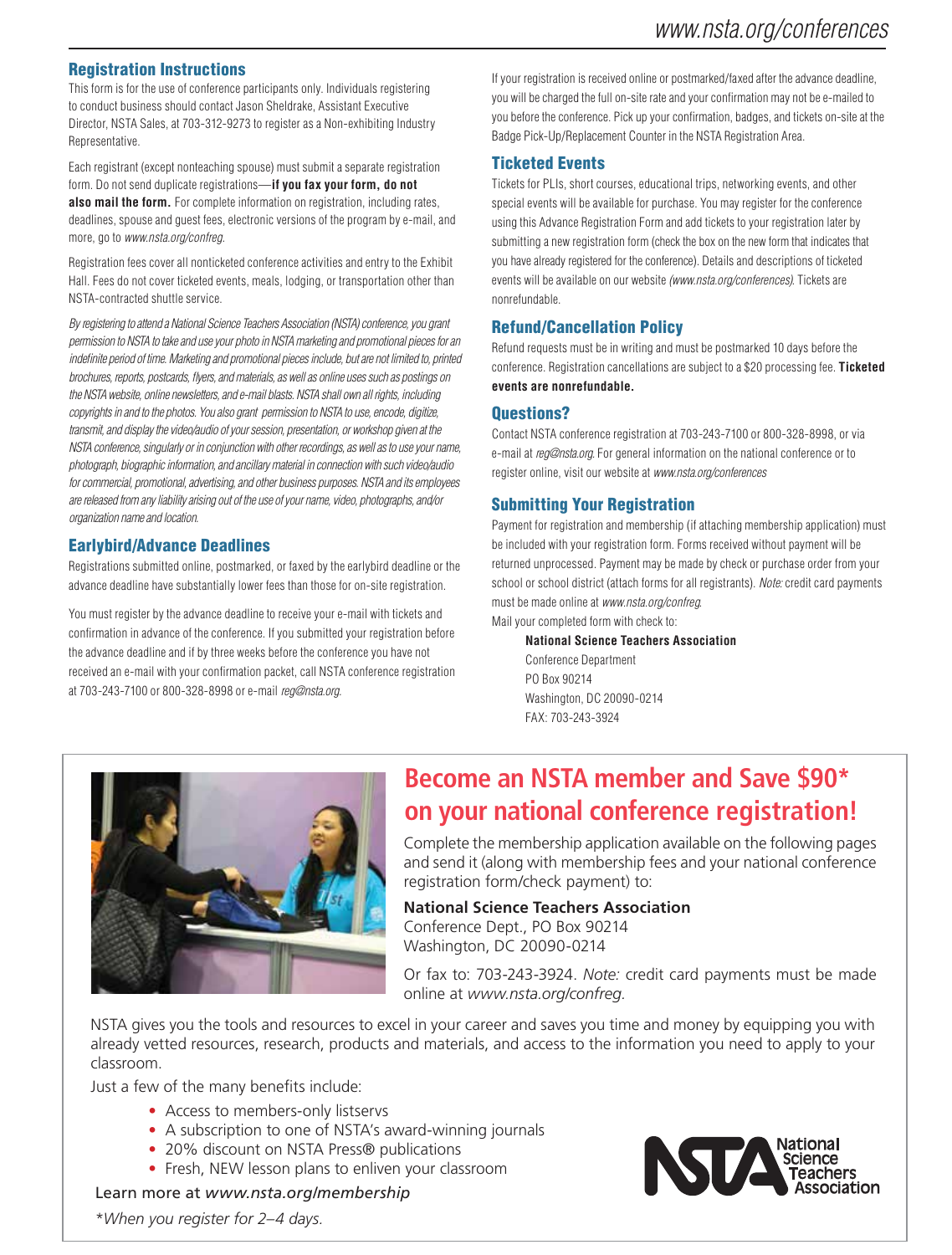# Professional Learning Institutes: Wednesday, March 14, 2018

NSTA Professional Learning Institutes (PLIs) are focused, content-based programs that explore key topics in science/STEM education in depth. Presented by experts in science/STEM education, professional learning, standards implementation, assessment, curriculum, and resources/materials development, PLIs are scheduled on Wednesday, March 14, 9:00 AM to 4:00 PM. Institutes are offered in conjunction with the NSTA Atlanta National Conference on Science Education and require conference registration.

NSTA Professional Learning Institutes (PLI-1 through PLI-6) are ticketed events (\$125) by preregistration only. For complete descriptions of each PLI, visit *www.nsta.org/atlantabrowser.*

No meals are included for the following events, so please plan accordingly.

- ❐ PLI-1: District-Level Administrators: You Are the Fourth Dimension in Implementing 3-D Teaching and Learning!
- ❐ PLI-2: Analyzing Instructional Materials for Next Generation Science (NextGen AIM)
- ❐ PLI-3: Connecting STEM Education to the Workplace
- ❐ PLI-4: STEM Curriculum Topic Study: A Process for Linking Standards, Research, and Learning
- ❐ PLI-5: Picture-Perfect Powerful Practices: STEM and Literacy Integration
- ❐ PLI-6: A Shell One-Day Institute: Embracing an Equitable Mindset: Developing Culturally Proficient Leaders